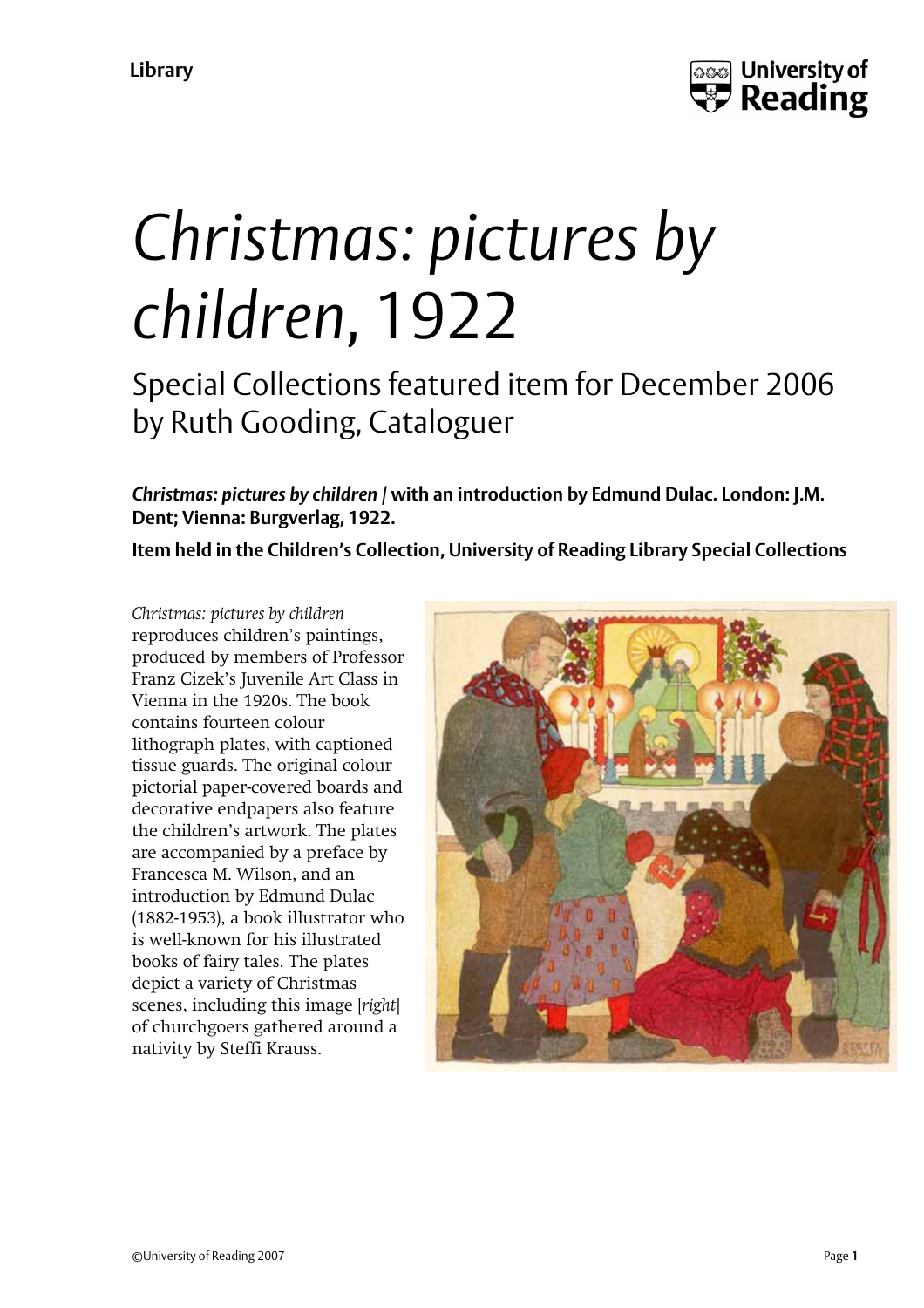The giving and receiving of presents is a key theme, such as in this painting [*below*] by Bella Vichon of children opening presents beneath a Christmas tree.



This painting [*below*] by H. Zuckermann depicts a group of carol singers, dressed as the Three Kings.

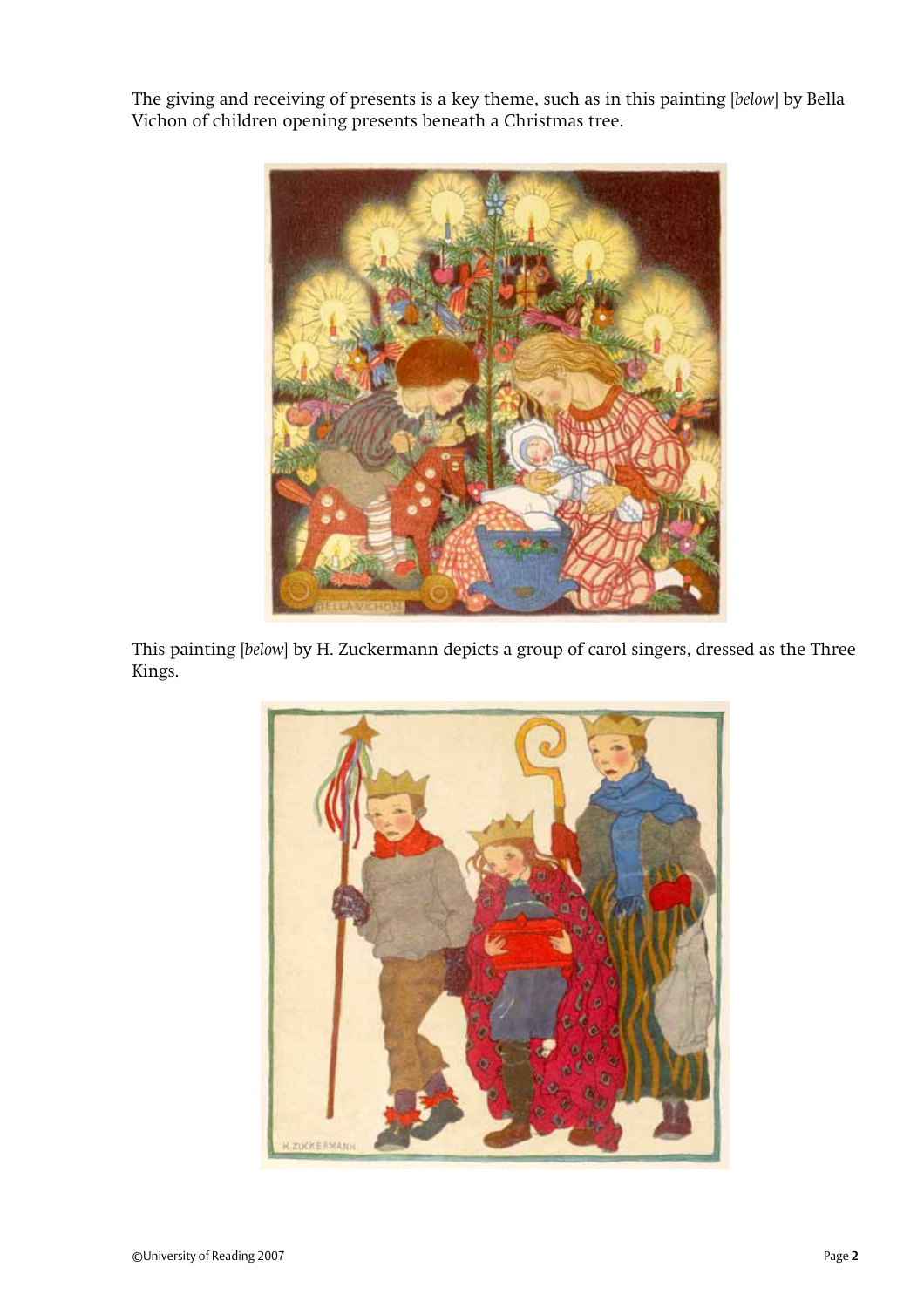

Franz Cizek [*shown left*], one of the fathers of modern art education, and sometimes credited as the discoverer of child art, was born in Leitmeritz, Northern Bohemia, in 1865. At the age of twenty, he came to Vienna, and entered the Akademie der Bildenden Kűnste where he studied under Franz Rumpler, Josef Mathias von Trenkwald and Siegmund l'Allemand. The writer Wilhelm Viola describes him as lodging with a poor family, and giving the children pencils, brushes and paints "to play painter too." At around the same time, Cizek was in close contact with the Secessionists, a group associated with the Art Nouveau movement, including the architect Joseph Maria Olbrich and the painter Gustav Klimt.

*Photograph of Cizek, c. 1910 (Austrian National Library Vienna, Picture Archive)* 

Initially Cizek worked as a genre and portrait painter. However in 1897 he opened his Jungendkunstklasse, working with children from around six to fourteen. In 1904 the class was incorporated into the Secessionist-dominated School of Applied Arts (Kunstgewerbeschule), where Cizek also taught college-age students. The juvenile art classes continued until 1938. In addition, Cizek established an international reputation by lecturing at art education conferences in London and Dresden, and also through exhibitions of his Jugendkunstklasse in Britain and the United States, beginning in 1919 and organized by Save the Children Fund. In England, the inspectors of the London County Council, Marion Richardson and R.R. Tomlinson, were impressed by his methods and propagated his ideas in the 1920s and 1930s.



*Painting of a child with her Christmas presents by Bretl Hanuz*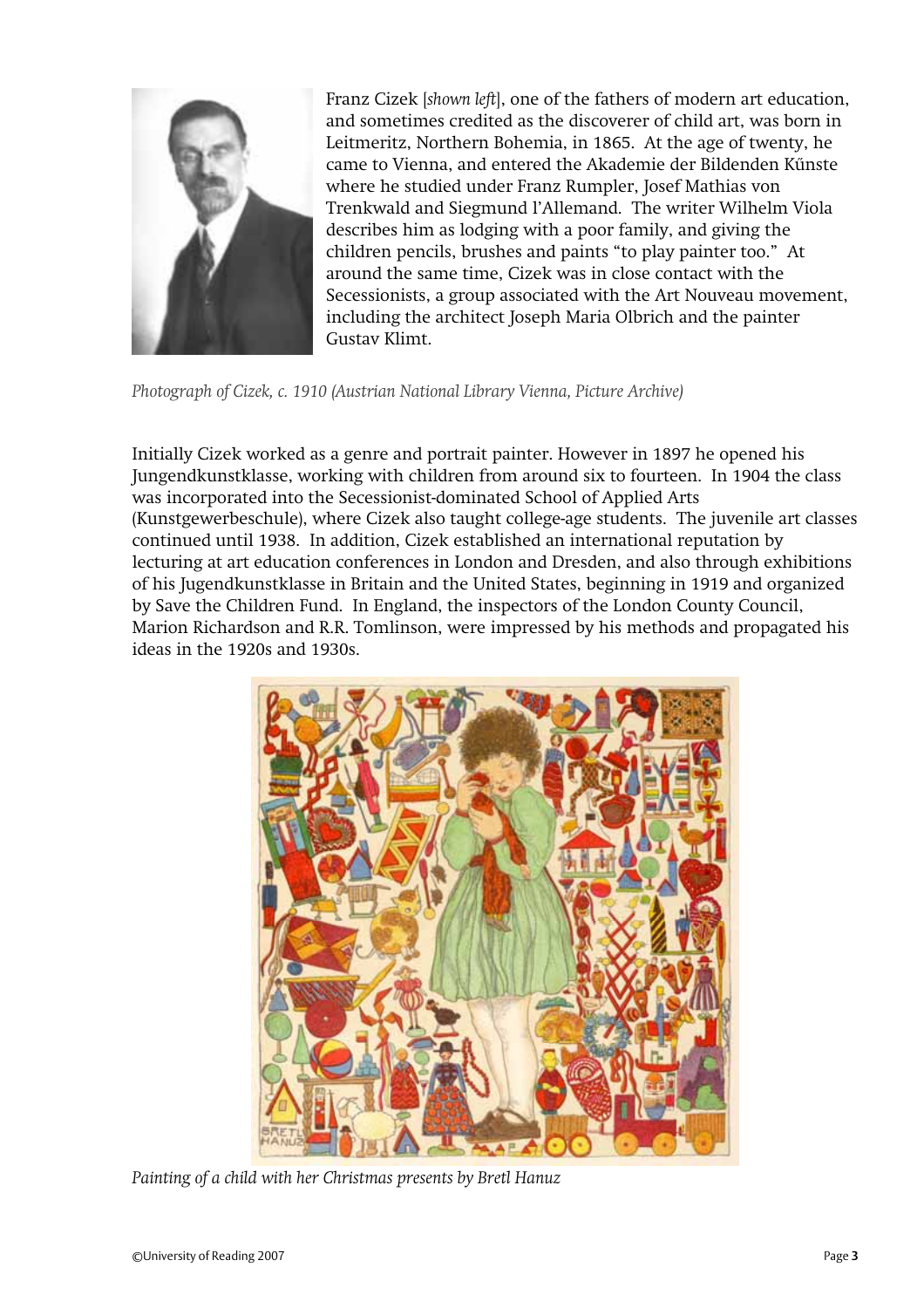Cizek was the founder of the idea that art produced by children up to the age of about fourteen was a special branch of art. He believed children's art to be autonomous and subject to its own laws. His stated aim was 'To allow the children to grow, develop, and mature." He said, "The child comes into the world as creator and creates everything out of his imagination," and "The child is born with creative power, but at a certain age this power begins to decline. Either mannerism or naturalism appears, as a substitute for creative power."



*A painting by Trautl Conrad of children opening stockings on Christmas morning* 

Cizek regarded himself as a man liberating children from slavery to copying. Adult influences were banned from the Juvenile Art Class; Cizek considered that these were actually harmful. He did not allow pictures by adults although pictures by children were constantly displayed. His pupils were expected to rely only on their own memory and imagination. Cizek taught them to visualize their subjects in their mind, to paint what they saw when their eyes were closed. The students were not necessarily talented, but they were creative and highly motivated. Uncreative children normally stayed in the classes only a short time, as they did not feel at home there. Interestingly, Cizek felt that poor children were generally more "original and creative" than those from richer families, as they had not been corrupted by contact with high culture. He claimed that "too many pictures, books, visits to the theatre, cinema, etc., are bad for the child. The child is so strong and rich in his own imaginative world that he needs little else."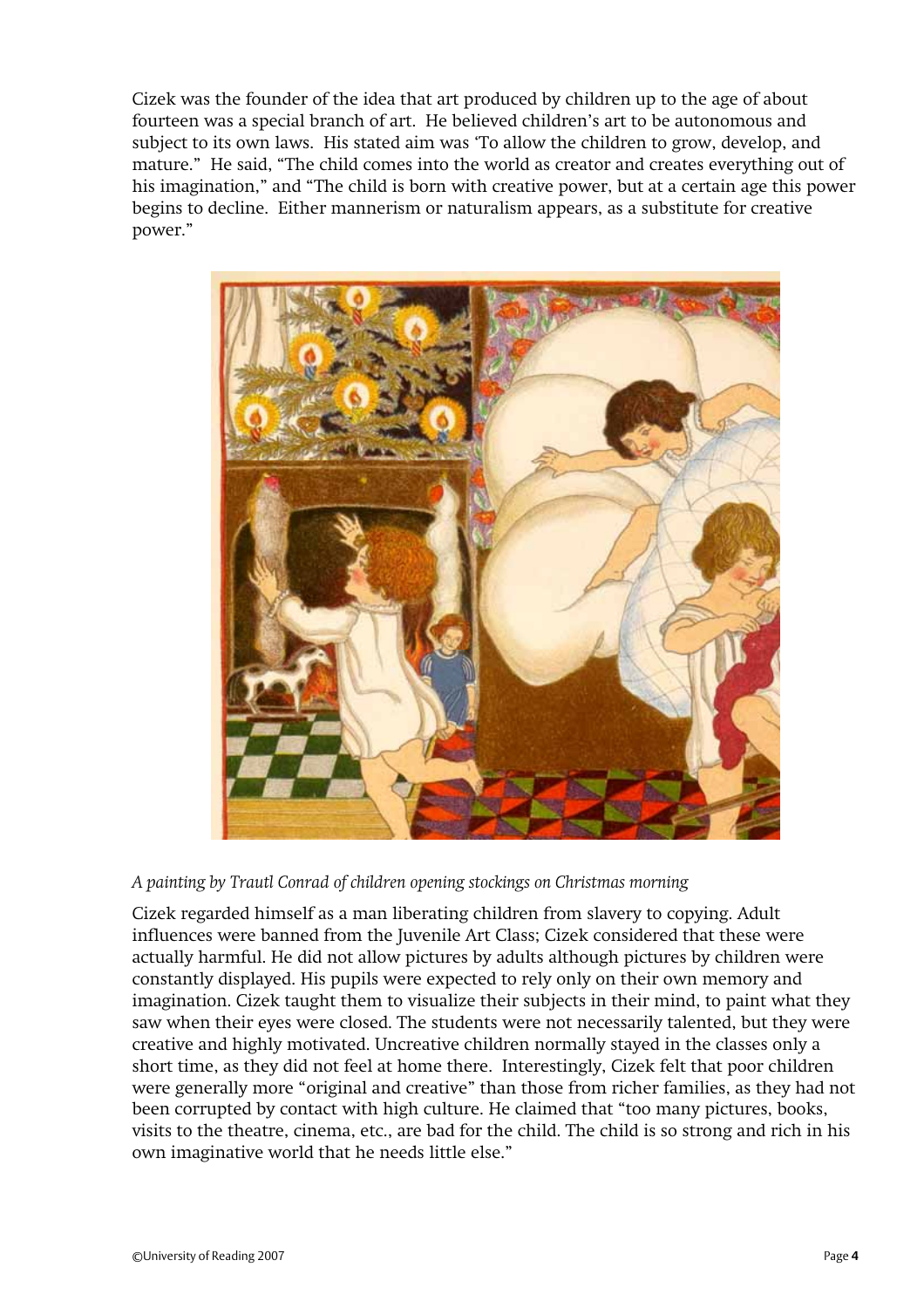The artworks shown in this book are colourful, bold and aesthetically astounding, often displaying skilful design and composition techniques, such as in this unsigned image [*below*] of children asleep under a Christmas tree. It is often difficult to believe that some of artists were only about fourteen years old.



Regarding Cizek's teaching style, his former pupil Ruth Kalmar Wilson recounted: "When Cizek, himself, came around, the procedure was that you were encouraged to draw something or he would tell a story, or ask some questions or say "draw whatever you want." That was always in a small format. Then you would draw and make several drawings. Then when Cizek came through after about half an hour, he would go around and look at what people did. When he found something he liked, he asked us to make it big. What was used to work on was white wrapping paper stretched over frames. There were squares three feet by three feet or rectangles three feet by four feet or more."

However, Cizek did give a number of guidelines. Wilson remembered: "Figures should be big, at least three quarters of the height of the paper. Pencil or charcoal lines had to remain visible; the paint had to be applied very carefully within or around them. Colours were opaque and flat. A quarter inch border line, painted in a colour of one's choice was to serve the picture as a natural frame."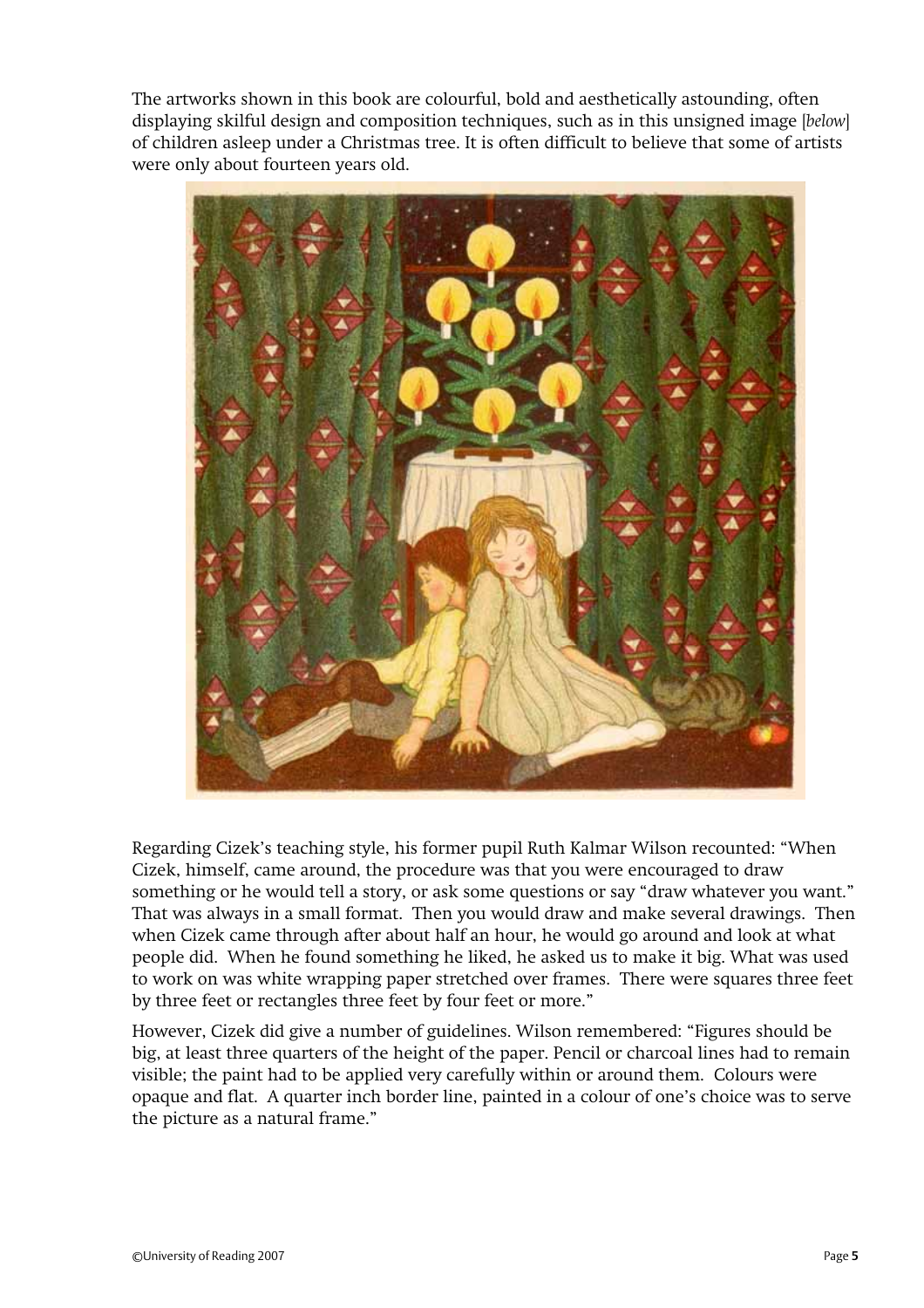In a number of the paintings, the figures are quite large and form the main part of the image, such as in this painting [*below*] by Steffi Krauss.



Students did not necessarily only do drawing and painting, but also crafts such as paper cutting, clay modelling and embroidery. In fact, Cizek helped to popularize linocut as a technique particularly suitable for children, as the material was both cheap and easy to work. In *Christmas: pictures by children*, the illustrations are original lithographs, a medium the artists had never used before. The children drew their pictures on the lithograph stone themselves, and the lithographer Herr Berger completed the rest of the work, taking care to faithfully reproduce the colouring of the original paintings.

A definite Cizek style did emerge, reminiscent of Austrian folk art with an emphasis on flat decorative surfaces and the repetition of motifs such as Tyrolean peasants, details of popular festivals such as Christmas and simple Catholic devotional images.

Cizek died in 1946, his health having weakened partly as a result of malnutrition and his eyesight having deteriorated badly. In 1989, Bethnal Green Museum of Childhood hosted the exhibition *Some creative children and what became of them: Franz Cizek and his art classe*s, commemorating his work. Much of the work done by the children is housed in the Historisches Museum der Stadt in Vienna.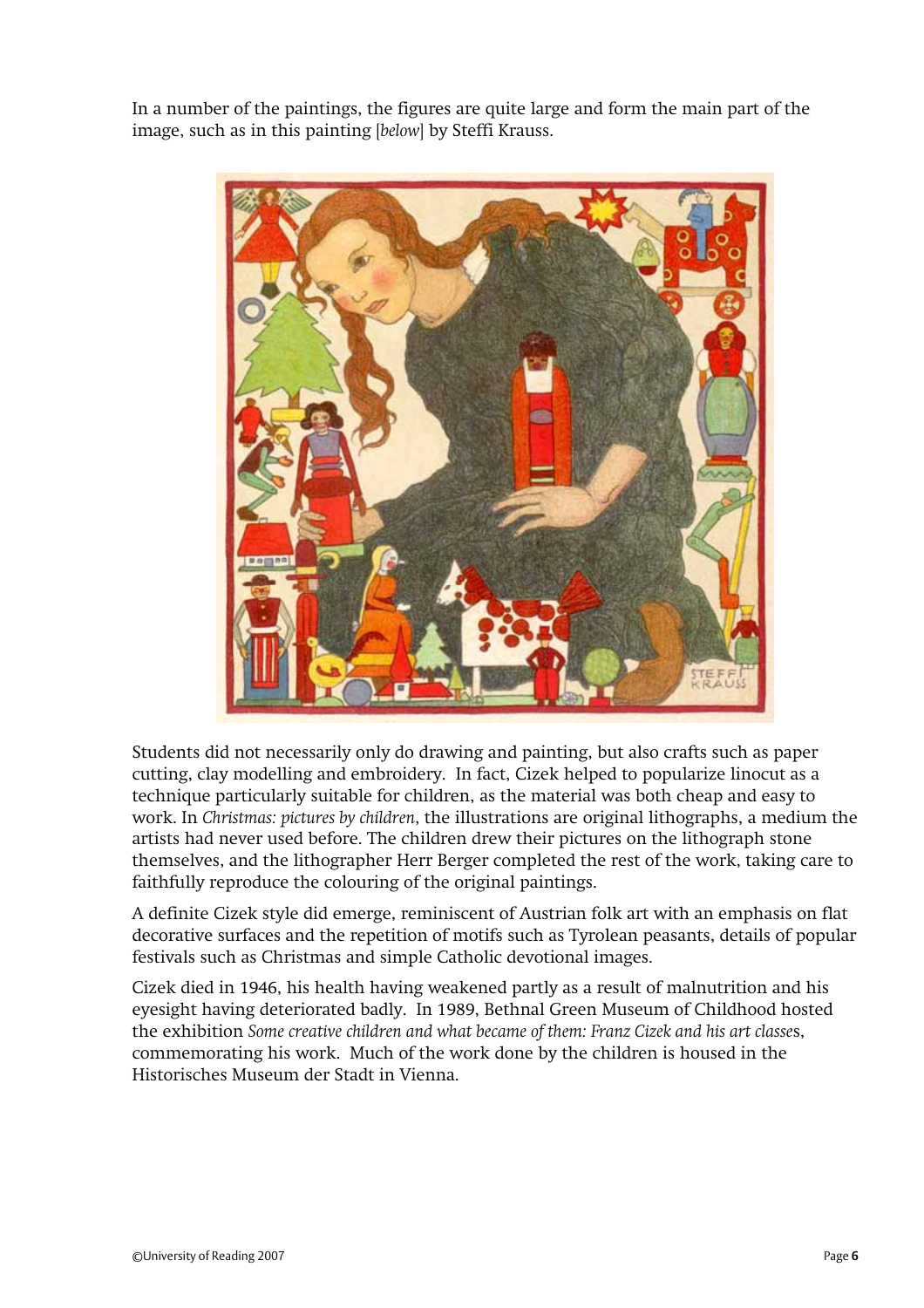

*A painting of Santa Claus by Trautl Conrad [above]* 

*A painting of the Christ-child appearing to two peasant children by Bretl Hanus [below]*